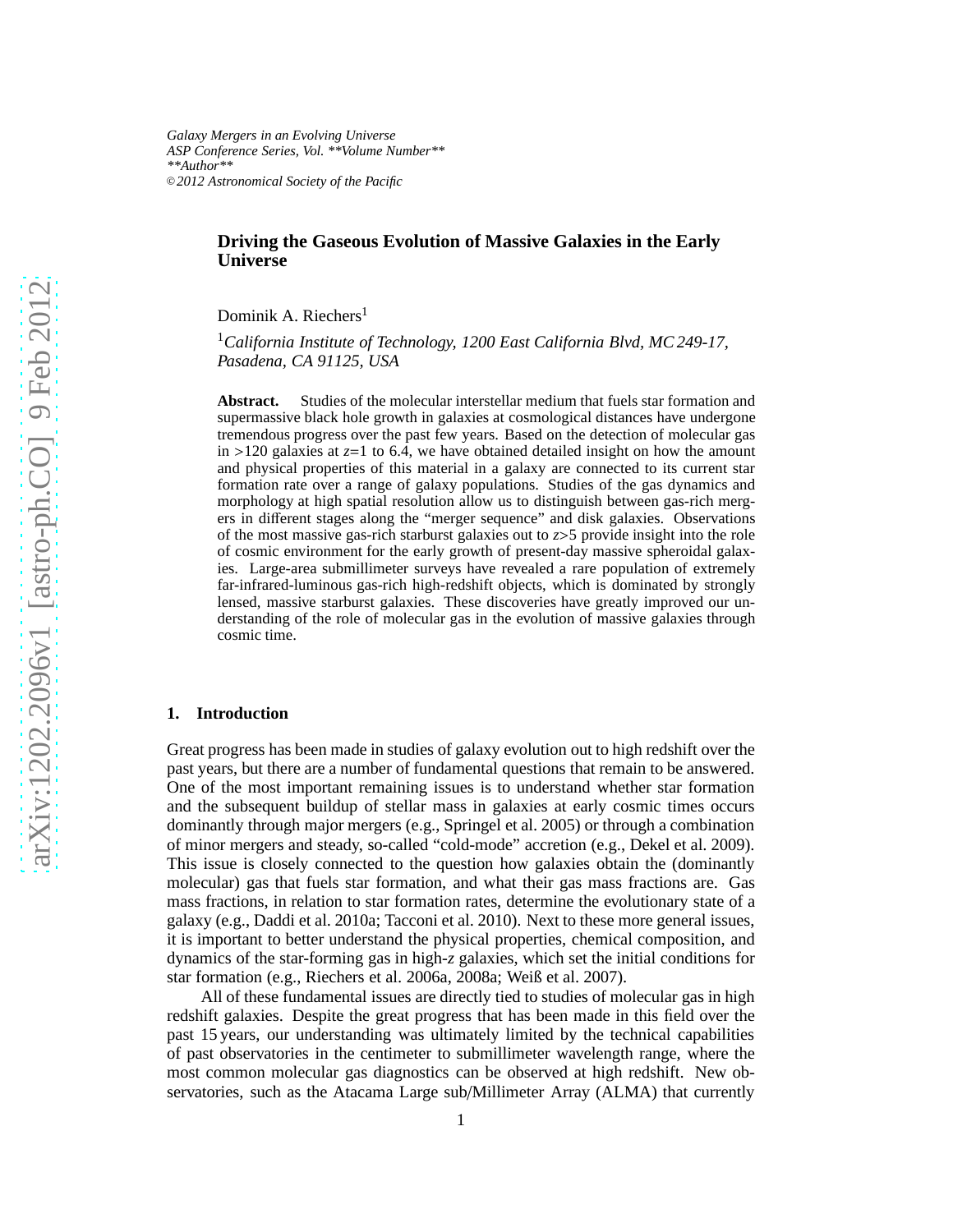nears completion, will be key to ultimately solve many of the remaining mysteries in this field. This article summarizes some of the most recent (pre-ALMA) progress in the field of molecular gas observations out to high redshift, and how the gas properties entangle with the driving mechanism of star formation in massive high redshift galaxies.



Figure 1. Detections of CO emission in *z*>1 galaxies. *Left*: Total number of detections (red) and detections per year (yellow) since the initial detection in 1991/1992. *Right*: Detections as of December 2011 as a function of redshift, and color encoded by galaxy type (figure updated from Riechers 2011a).

To date, molecular gas (most commonly CO) has been detected in >120 galaxies at *z*>1 (see reviews by Solomon & Vanden Bout 2005; Omont 2007; Fig. 1), back to only 870 million years after the Big Bang (corresponding to *z*=6.42; e.g., Walter et al. 2003, 2004; Bertoldi et al. 2003; Riechers et al. 2009). The bulk of these galaxies are massive, hosting molecular gas reservoirs of  $M_{\text{gas}} > 10^{10} M_{\odot}$ , commonly with high gas fractions of (at least) tens of per cent. The sensitivity of past observatories has only allowed us to probe less massive and/or less gas-rich systems with the aid of strong gravitational lensing (e.g., Baker et al. 2004; Coppin et al. 2007; Riechers et al. 2010a, 2011a; Swinbank et al. 2010, 2011).

Approximately 20% of the detected systems are massive, gas-rich optically/nearinfrared selected star forming galaxies (SFGs; e.g., Daddi et al. 2010a; Tacconi et al. 2010), and 30% each are far-infrared-luminous, star-bursting quasars (QSOs; e.g., Wang et al. 2010; Riechers 2011b) and submillimeter galaxies (SMGs; e.g., Greve et al. 2005; Tacconi et al. 2008; Fig. 1). The rest of CO-detected high-redshift galaxies are limited samples of galaxies selected through a variety of techniques, such as Extremely Red Objects (EROs), Star-Forming Radio-selected Galaxies (SFRGs),  $24 \mu m$ -selected galaxies, gravitationally lensed Lyman-break galaxies (LBGs), and radio galaxies (RGs; see Riechers 2011a for a recent summary).

Besides CO, the high-density gas tracers HCN,  $HCO^+$ , HNC, CN, and  $H_2O$  were detected towards a small subsample of these galaxies (e.g., Solomon et al. 2003; Riechers et al. 2006b, 2007, 2010b, 2011b; Guelin et al. 2007; Omont et al. 2011).

### **3. Luminosity Relations and the Star Formation Law**

The CO luminosity  $L'_{\text{CO}}$  is commonly considered to be a measure for the total molecular gas mass  $M_{\text{gas}}$  in galaxies, and the far-infrared (FIR) luminosity  $L_{\text{FIR}}$  is considered to be a measure for the star formation rate (SFR; e.g., Solomon & Vanden Bout 2005). Thus, the relation between  $L'_{\rm CO}$  or  $M_{\rm gas}$  and  $L_{\rm FIR}$  or SFR may be considered a spatially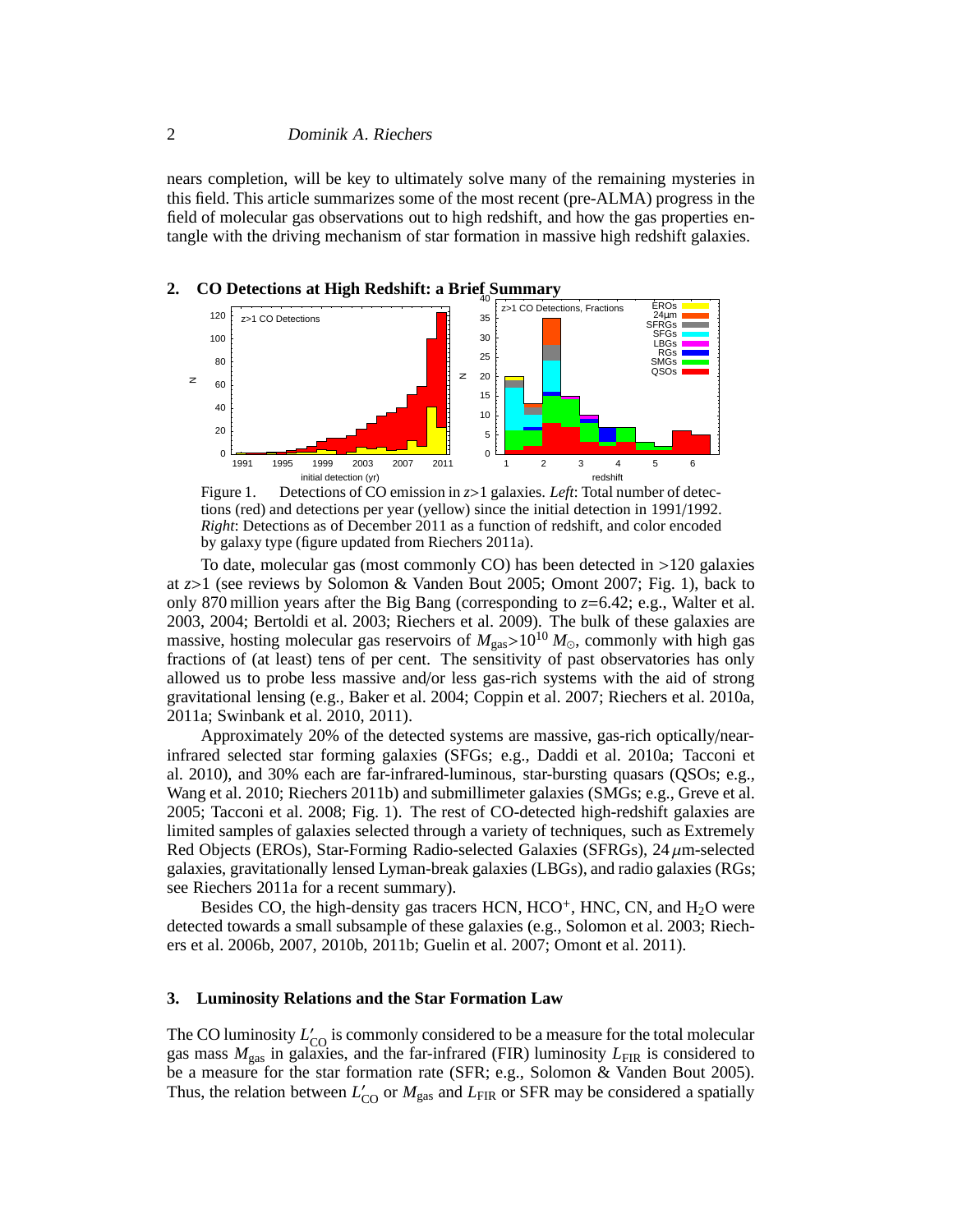integrated version of the Schmidt-Kennicutt "star formation law" between gas surface density and star formation rate surface density (e.g., Kennicutt 1998).



Figure 2. Comparison of CO luminosity/gas mass with (far-) infrared luminosity as a tracer of the star formation rate in low- and high-*z* galaxies. *Left*:  $M_{\text{gas}} - L_{\text{IR}}$  relation for low-*z* spirals, starbursts and ULIRGs, and high-*z* SFGs ("BzKs/normal"), SMGs, and quasars. The solid line represents a fit to spiral galaxies and SFGs, and the dotted line shows the same trend offset by 1.1dex in  $L_{\rm IR}$  (which is consistent with the starburst galaxies, ULIRGs, SMGs and quasars). These two lines may represent two sequences for disk and starburst galaxies, with the offset being due to different dynamical timescales for star formation (e.g., Daddi et al. 2010b). *Right*:  $L'_{\text{CO}}-L_{\text{FIR}}$ relation for quasars at low and high *z* (fitted by the solid line), and galaxies without dominant AGN at low *z* (spirals and (U)LIRGs) and at high *z* (SMGs; fitted by the dashed line). At high  $L'_{\text{CO}}$ , galaxies with and without dominant AGN statistically occupy the same region, while at low  $L'_{\text{CO}}$ , there is tentative evidence for an offset of quasars toward higher *L*<sub>FIR</sub>. This may indicate that AGN heating contributes significantly to  $L_{\text{FIR}}$  at low  $L'_{\text{CO}}$ , but not at high  $L'_{\text{CO}}$  (Riechers 2011b).

Even in galaxies with luminous active galactic nuclei (AGN), *L*FIR is commonly used as a proxy for the star formation rate in the host galaxy. In principle, both the AGN and star formation can heat the dust that gives rise to the continuum flux observed in the FIR, but the characteristic dust temperatures of AGN heating are typically by a factor of a few higher than those of dust heated by young stars. Thus, the warm dust in AGN-starburst systems observed in the rest-frame FIR is commonly thought to be dominated by heating within the host galaxy, in particular in the most intense, dustenshrouded starbursts. If, however,  $L_{\text{FIR}}$  were to be dominated by the AGN, one would expect an elevated *L*<sub>FIR</sub> for such galaxies in the *L*<sup>'</sup><sub>CO</sub>-*L*<sub>FIR</sub> relation. In Figure 2 (right panel), a comparison of the  $L'_{\text{CO}}-L_{\text{FIR}}$  relation for nearby and high-*z* quasars to nearby galaxies, (ultra-)luminous infrared galaxies ((U)LIRGs) and SMGs without dominant AGN is shown (Riechers 2011b). For galaxies with low  $L'_{\text{CO}}$ , there is an indication for an excess in *L*FIR for quasars relative to other systems; however, there is no evidence for such a trend at high  $L'_{\text{CO}}$ . This may suggest that, in systems with relatively low gas and dust content, AGN contribute significantly to  $L_{\text{FIR}}$ , but not in systems with high gas and dust content. Thus, for massive high-redshift galaxies,  $L_{\text{FIR}}$  appears to be a good proxy for the SFR, even in quasars (Riechers 2011b).

Beyond the issue of dust heating, the question occurs if star formation progresses the same way in all types of galaxies. In disk-like spiral galaxies like the Milky Way, star formation takes place in molecular clouds with compact, dense cores, confined by self gravity (e.g., Solomon et al. 1987). In mergers, such as the Antennae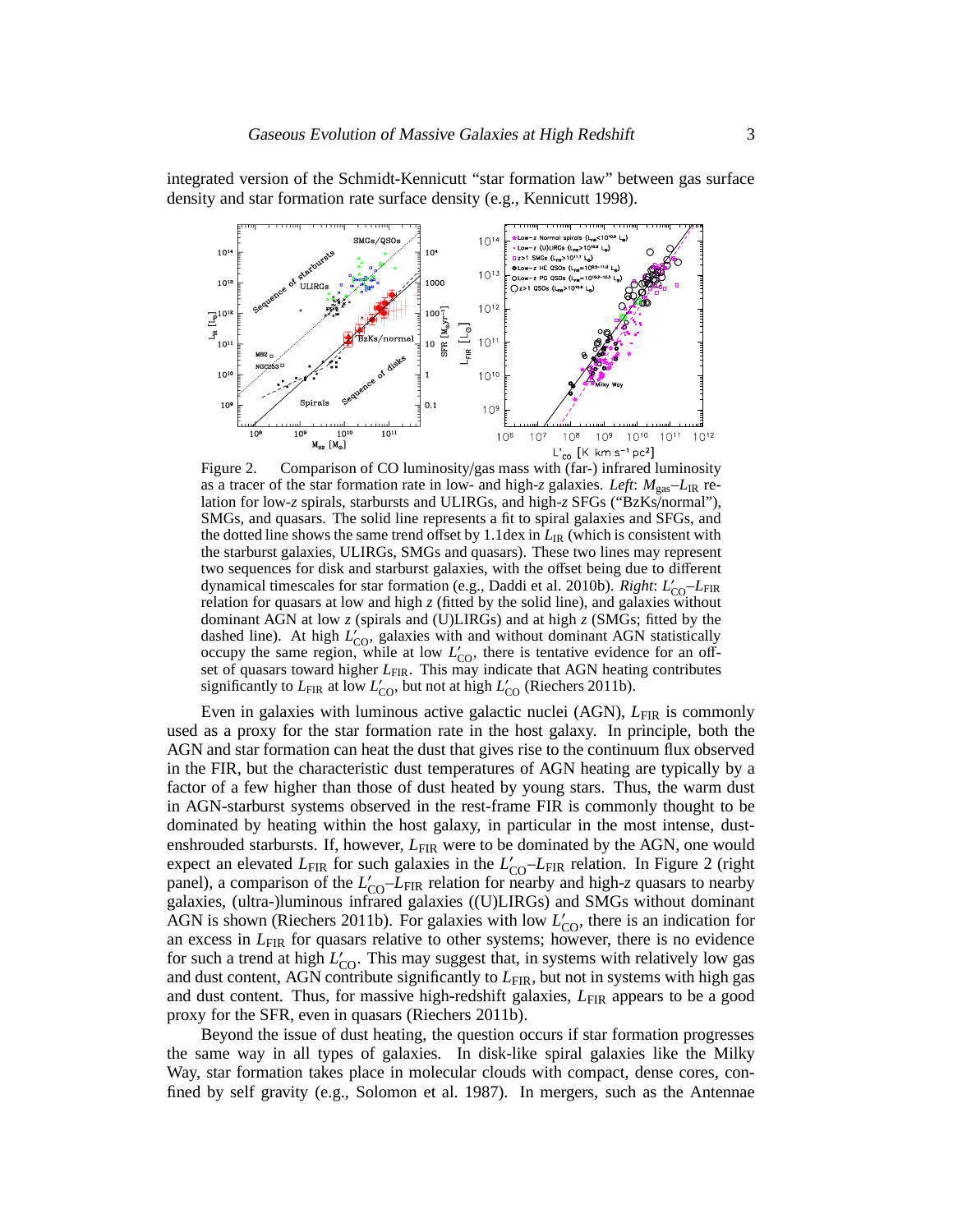(NGC 4038/39; Fig. 3), the gas and star formation appear to peak on the galaxy nuclei, but also on relatively large scales in the dense overlap region between the merging galaxies, leading to the formation of so-called super star clusters (e.g., Wilson et al. 2003). Such constellations are also commonly found in the highest-resolution CO studies of high-redshift FIR-luminous massive galaxies (Fig. 3; e.g., Riechers et al. 2008a, 2008b). In the nuclei of ULIRGs, the most extreme nearby starbursts, star formation appears to occur in a dense, intercloud medium, bound by the potential of the galaxy, rather than in virialized clouds (e.g., Downes & Solomon 1998). The differences between starburst and disk galaxies are reflected in the star formation law. When comparing the *M*gas–*L*IR relation for three largest CO-detected samples at high *z*, i.e., quasars, SMGs, and SFGs, to low redshift galaxies, two interesting trends occur. First, SFGs extend the relation found for nearby spiral galaxies to higher  $M_{gas}$ . Second, quasars and SMGs extend the trend found for the most intense nearby starbursts and ULIRGs to higher  $M_{\text{gas}}$ . Both trends agree with the same slope, but are offset by 1.1dex in  $L_{\text{IR}}$ . Daddi et al. (2010b) interpret this as evidence for two sequences in this relation for disk galaxies and starbursts, which emerge from the different dynamical timescales of star formation in these systems (Fig. 2, left; see also Genzel et al. 2010). Recent theoretical studies have attempted to understand the different trends based on the underlying conversion factor,  $\alpha_{\text{CO}}$ , from  $L'_{\text{CO}}$  to  $M_{\text{gas}}$ , and find that the two sequences could only be unified to a single relation when assuming a broad continuum of conversion factors (e.g., Narayanan 2012, this volume).



Figure 3. Molecular gas distribution in major mergers. *Left:* The *z*=4.41 AGNstarburst system BRI 1335-0417 (0.16″×0.14″ resolution, corresponding to 1.0 kpc; Riechers et al. 2008a). *Right:* The nearby major merger NGC 4038/39 (the Antennae; convolved to 1.0 kpc resolution and rotated for illustration; Wilson et al. 2003). Both systems are dominated by a clumpy, asymmetric gas distribution, and some diffuse emission is seen at low flux density level. It is plausible to assume that the clumps can be identified with two galaxy nuclei and a dense overlap region in both cases.

### **4. Gas Dynamics: A "Merger Sequence" of High Redshift Galaxies**

The advent of the Expanded Very Large Array  $(EVAL)$ <sup>[1](#page-3-0)</sup> has recently enabled studies of the full gas content, distribution and dynamics of different populations of high-redshift galaxies through observations of  $CO(J=1\rightarrow 0)$  emission (e.g., Riechers et al. 2010a,

<span id="page-3-0"></span><sup>&</sup>lt;sup>1</sup>The Expanded Very Large Array was recently re-named to the Jansky VLA.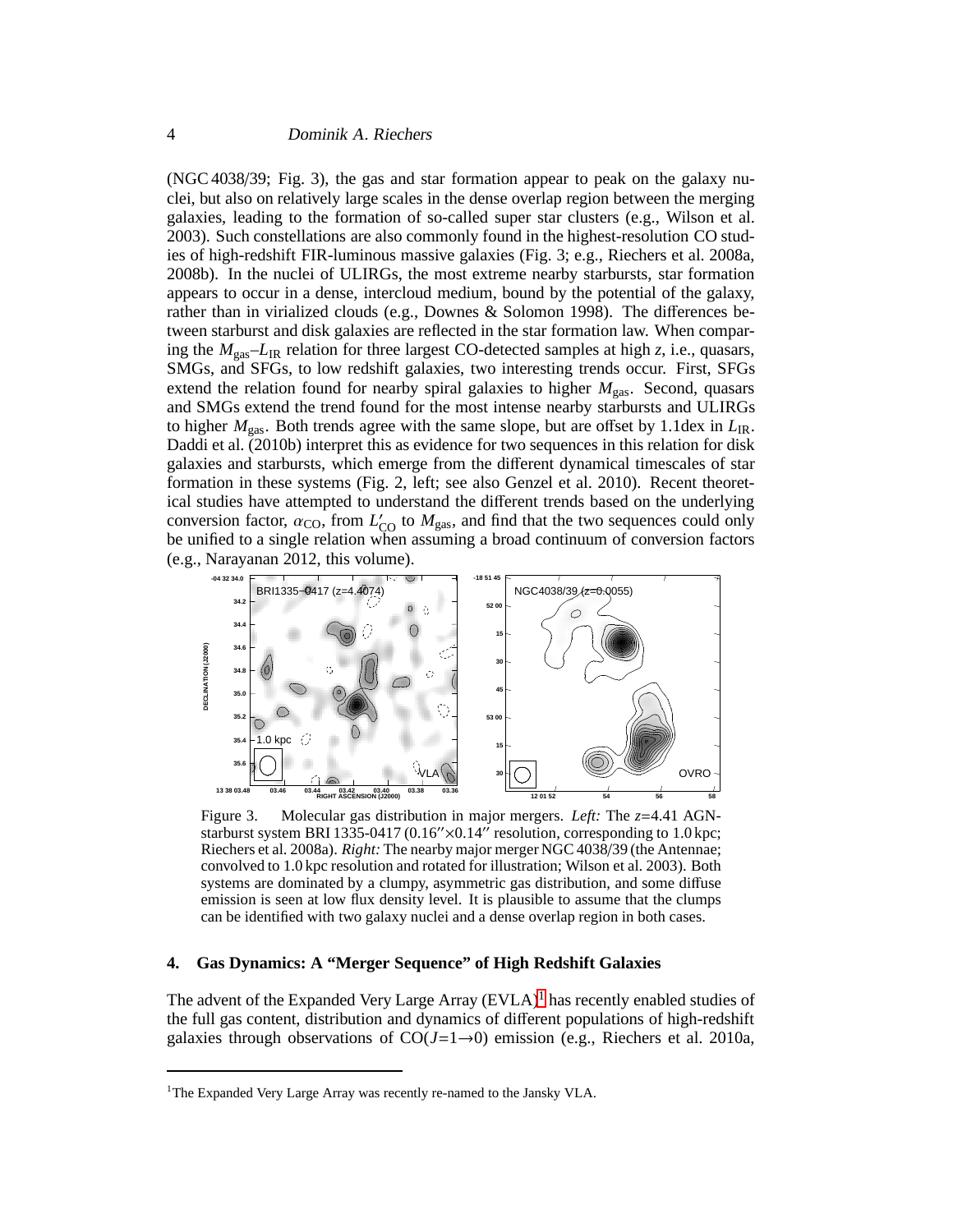2011c, 2011d, 2011e; Ivison et al. 2011). In contrast to previous studies at shorter wavelengths in higher rotational lines of CO, observations of CO *J*=1→0 trace the full amount and extent of the molecular gas, and can be more directly compared to observations in the nearby universe, which are most commonly undertaken in CO  $J=1\rightarrow 0$ .

One particular aspect of these studies is that they provide deeper insight into the mechanisms that are driving the conversion of gas into stellar mass in the most intensely star-forming galaxies at early cosmic times, such as SMGs. It has been argued in the past that most SMGs are major mergers of two gas-rich galaxies (e.g., Tacconi et al. 2008; Engel et al. 2010). Detailed studies of  $CO(J=1\rightarrow 0)$  emission with the EVLA confirm this picture, and show a range in merger properties and stages (e.g., Riechers et al. 2011c, 2011d; Fig. 4). Indeed, it becomes possible to place SMGs along a "merger sequence" of high redshift galaxies, ranging from systems with two disk-like gas-rich galaxies that are separated by tens of kiloparsec in projection and several hundreds km s<sup>-1</sup> in velocity over actively merging systems with a single, morphologically and dynamically complex gas distribution to systems that have almost reached coalescence. These early investigations demonstrate that studies of larger samples at higher spatial resolution with the fully upgraded EVLA in the future will allow us to distinguish between different galaxy populations based on the physical properties of their interstellar media. This will yield a more complete understanding of the processes that trigger star formation and black hole activity in the early universe, and their relative importance for the buildup of stellar mass in galaxies as seen at present day.



Figure 4. CO( $J=1\rightarrow 0$ ) observations of submillimeter galaxies along the "merger" sequence" with the Expanded Very Large Array (Riechers et al. 2011c, 2011d). SMGs show complex gas morphologies that can extend over >10 kpc scales, and commonly consist of multiple components. The gas distribution and kinematics of the majority of SMGs are as expected for major, gas-rich mergers. The observed diversity in these properties is consistent with different merger stages, as shown here for three examples. *Left*: The two gas-rich galaxies in this SMG are separated by tens of kpc and ∼700 km s<sup>−</sup><sup>1</sup> , representing an early merger stage. *Middle*: This SMG still shows two separated components, but at similar velocity, representing a more advanced merger stage. *Right*: This SMG shows a single, complex extended gas structure with multiple velocity components, representing a fairly late merger stage.

### **5. Cosmic Environments of Massive Starbursts at Very High Redshift**

Recent studies have led to the discovery of the long sought-after high-redshift tail of SMGs at *z*>4 (e.g., Capak et al. 2008; Daddi et al. 2009). SMGs at the highest redshifts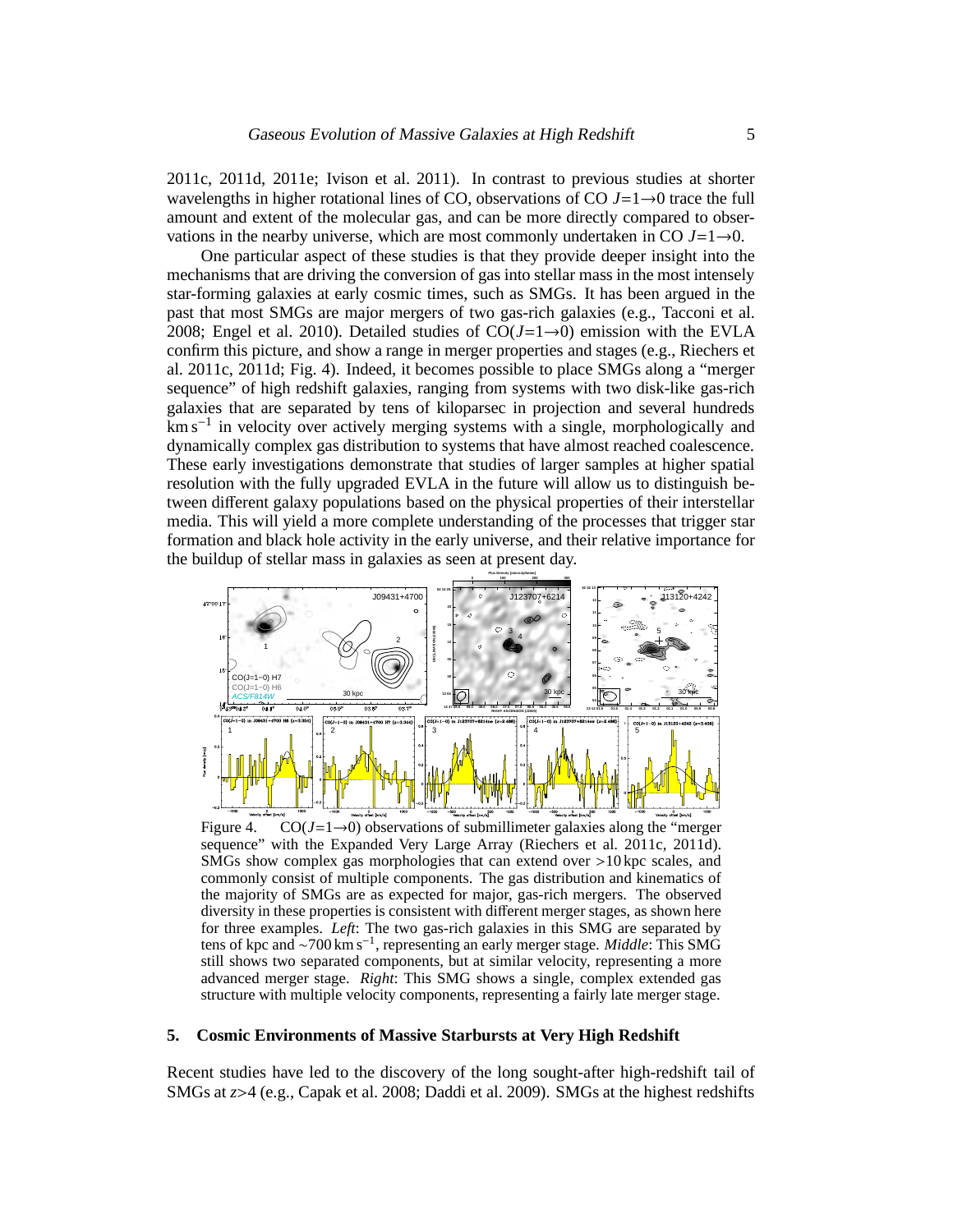are of particular interest, as they trace some of the most massive and active systems at early cosmic times. In cosmological simulations, such systems are expected to grow in the rare, most overdense regions in the early universe (e.g., Springel et al. 2005). Thus, very high-*z* SMGs may trace the most distant proto-cluster regions in the universe, which have the potential to grow into the most massive cosmic structures seen at present day. Indeed, following the discovery of a SMG at an unprecedented redshift of *z*=5.298, observational evidence has recently been found for this mode of structure formation in the early universe (Capak et al. 2011; Riechers et al. 2010c; Fig. 5). Deep imaging and spectroscopy of its cosmic environment as part of the Cosmic Evolution Survey (COSMOS) reveals a high overdensity of Lyman-break galaxies at similar redshifts within a co-moving volume of 2 Mpc radius around the SMG. The structure of the central proto-cluster encompasses a halo mass of  $>4\times10^{11}$  M<sub>☉</sub>, which would be consistent with what is expected for the early formation of a present-day galaxy cluster. Clearly, future discovery and studies of SMGs at comparable and higher redshifts are desirable to determine the fraction of the first massive starbursts that are associated with such galaxy overdensities, as necessary to study the effects of environment on galaxy formation within a more general cosmological context.



Figure 5. Gas properties and environment of the most distant SMG AzTEC-3 at *z*=5.298 (Riechers et al. 2010c; Capak et al. 2011). *Left*: 2′×2 ′ region around AzTEC-3. The white circles show photometrically identified candidate Lyman-break galaxies (LBGs) at *z*=5.3, and the green circle indicates a region of 2 Mpc co-moving radius. The labels indicate spectroscopic redshifts of confirmed LBGs or of low*z* galaxies and stars rejected based on their spectral energy distributions. *Middle*: Zoom-in of the central 0.865 Mpc (co-moving) region, with spectroscopic redshifts labeled. *Right*: Zoom-in of the SMG, with CO(*J*=5→4) contours overlaid (*top*), and optical spectra of the SMG and companion galaxies (*bottom*). The massive, very high *z* starburst galaxy AzTEC-3 traces a "proto-cluster" region of high galaxy overdensity in the early universe, showing that the highest-redshift SMGs may be an ideal tracer of the most massive cosmic structures at early cosmic times.

## **6. Herschel: The Lensing Revolution**

One of the most intriguing recent discoveries made by the *Herschel Space Observatory* is the identification of a rare population of extremely luminous high-redshift starburst galaxies at submillimeter wavelengths  $(S_{500\mu m} > 100 \text{ mJy}; e.g., Negrello et al. 2010).$ This population far exceeds the expected number counts of SMGs at the bright end, and is dominated by gravitationally lensed SMGs. This discovery is interesting, because it allows for a very efficient selection of gravitational lenses based on a flux density measurement alone (after rejection of low-redshift contaminants). Also, the natural magnification in size and flux density provided by gravitational lensing have enabled new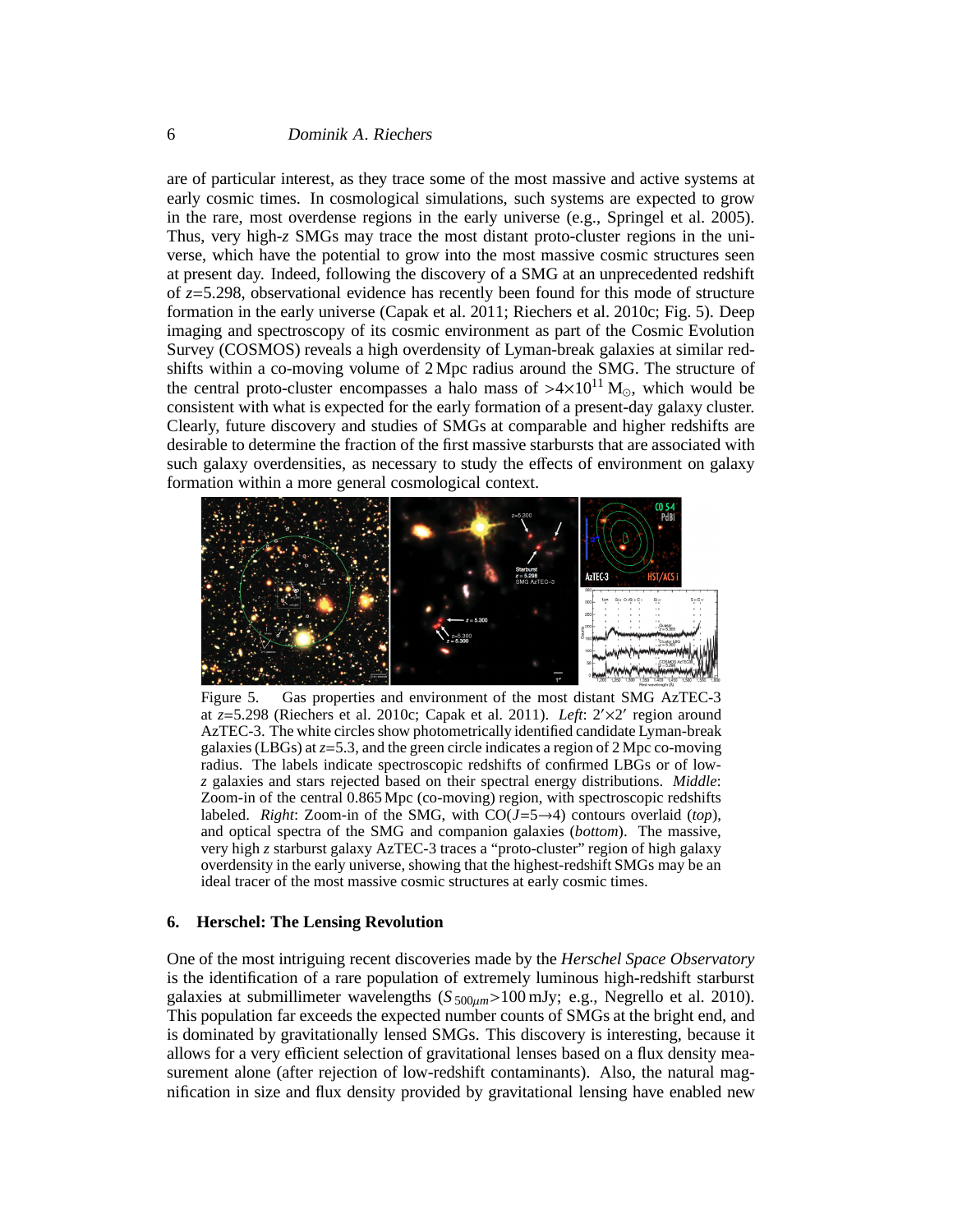techniques to better understand the SMG population itself. First, the high expected CO emission line fluxes, paired with recent spectral bandwidth upgrades of radio/millimeter observatories, have yielded a significant number of "blind" CO detections in these and similar sources without any prior constraints on their redshifts (e.g., Riechers 2011b; Frayer et al. 2011; Cox et al. 2011; Harris et al. 2012; Lupu et al. 2012). Second, highresolution CO imaging studies, in combination with detailed lens modeling, allow us to probe down to structure sizes that would remain inaccessible with current-generation instruments without the aid of gravitational lensing (e.g., Fig. 6; Riechers et al. 2011a; Swinbank et al. 2011; see also Riechers et al. 2008a). Only ALMA will match the sensitivity and resolution of these studies in unlensed galaxies, and will even allow us to probe down to individual molecular cloud scales in lensed systems.



Figure 6. Multi-wavelength observations and modeling of HLSW-01, a rare, exceptionally bright, lensed SMG at *z*=2.957 discovered in the HerMES *Herschel*/SPIRE survey (Riechers et al. 2011a; Gavazzi et al. 2011). *Left*: Overlay of CO( $J=5\rightarrow4$ ) contours on observed-frame 890  $\mu$ m continuum emission. A to D label the lensed images of the galaxy. *Middle*: Same overlaid on a 2.2 µm image. *Right*: Lens model of the  $2.2 \mu m$  (*left*) and CO(*J*=5→4) emission (*right*) in the image (*top*) and source (*bottom*) planes. This SMG is lensed by a galaxy group at  $z \approx 0.6$ , yielding an extreme apparent  $250 \mu m$  flux density of  $425 \pm 10 \,\text{mJy}$  due to a lensing magnification factor of ∼10.9, and a wide lens image separation of ∼9 ′′. This source represents the bright end of a new population of lensed SMGs discovered with *Herschel*.

## **7. Summary and Outlook**

Studies of the molecular interstellar medium in galaxies at cosmological distances have shown great progress in the past few years. These advances were possible due to a combination of improved selection techniques to identify gas-rich galaxies in the early universe and major improvements in instrumentation, which have enabled studies of less extreme galaxy populations than previously possible, and have liberated high redshift molecular line studies from the prerequisite of a precise spectroscopic redshift obtained through other measures (which were a major selection bias in the past). The most recent studies thus finally probe beyond the "tip of the iceberg" of the most far-infraredluminous galaxies with optical spectroscopic redshifts that were the focus of molecular line studies at high *z* in the past. These observations also offer a "sneak peek" into the detailed investigations of the physical properties of galaxies at early cosmic times that will become possible with ALMA, once it commences full science operations.

**Acknowledgments.** I would like to thank the organizers of "Galaxy Mergers in an Evolving Universe" for the invitation to this diverse and stimulating conference. Also, I would like to thank my collaborators on studies related to this subject, in particular Frank Bertoldi, Peter Capak, Chris Carilli, Asantha Cooray, Pierre Cox, Emanuele Daddi, Roberto Neri, Nick Scoville, Fabian Walter, and Ran Wang. I acknowledge support from NASA through a *Spitzer Space Telescope* grant.